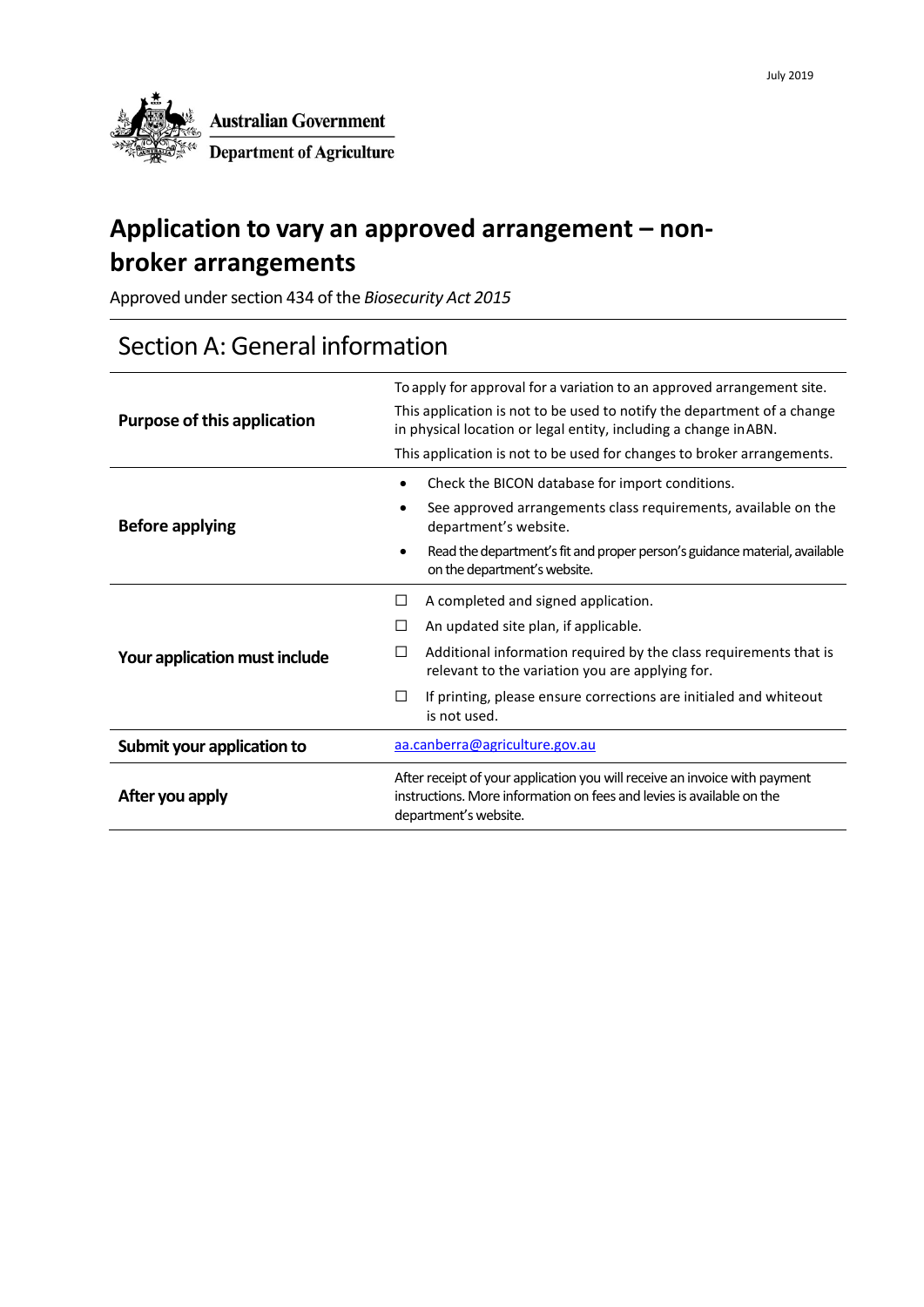## Section B: Applicant

| Approved arrangements reference number |
|----------------------------------------|
| Legal entity name                      |

### Section C: Management

| 3 | Declarant (authority to sign this application)                         |                   |                   |           |  |
|---|------------------------------------------------------------------------|-------------------|-------------------|-----------|--|
|   | Title                                                                  | First name        |                   | Last name |  |
|   |                                                                        |                   |                   |           |  |
|   | Job title                                                              |                   |                   |           |  |
|   | Work phone                                                             |                   | Work mobile phone |           |  |
|   |                                                                        |                   |                   |           |  |
|   | Work email                                                             |                   |                   |           |  |
| 4 | Approved arrangements manager (person responsible for the arrangement) |                   |                   |           |  |
|   | $\mathcal{A}$<br>If no change                                          |                   |                   |           |  |
|   | $\Box$<br>If same as the declarant                                     |                   |                   |           |  |
|   | Title                                                                  | First name        |                   | Last name |  |
|   | Job title                                                              |                   |                   |           |  |
|   |                                                                        |                   |                   |           |  |
|   | Work phone                                                             | Work mobile phone |                   |           |  |
|   |                                                                        |                   |                   |           |  |
|   | Work email                                                             |                   |                   |           |  |
| 5 | Approved arrangements site contact (person responsible for the site)   |                   |                   |           |  |
|   | - 1<br>If no change                                                    |                   |                   |           |  |
|   | $\Box$<br>If same as the approved arrangements manager                 |                   |                   |           |  |
|   | Title                                                                  | First name        |                   | Last name |  |
|   |                                                                        |                   |                   |           |  |
|   | Job title                                                              |                   |                   |           |  |
|   | Work phone<br>Work mobile phone                                        |                   |                   |           |  |
|   | Work email                                                             |                   |                   |           |  |

# Section D: Proposed changes

#### **Is this application to:**

• add classes, go to section E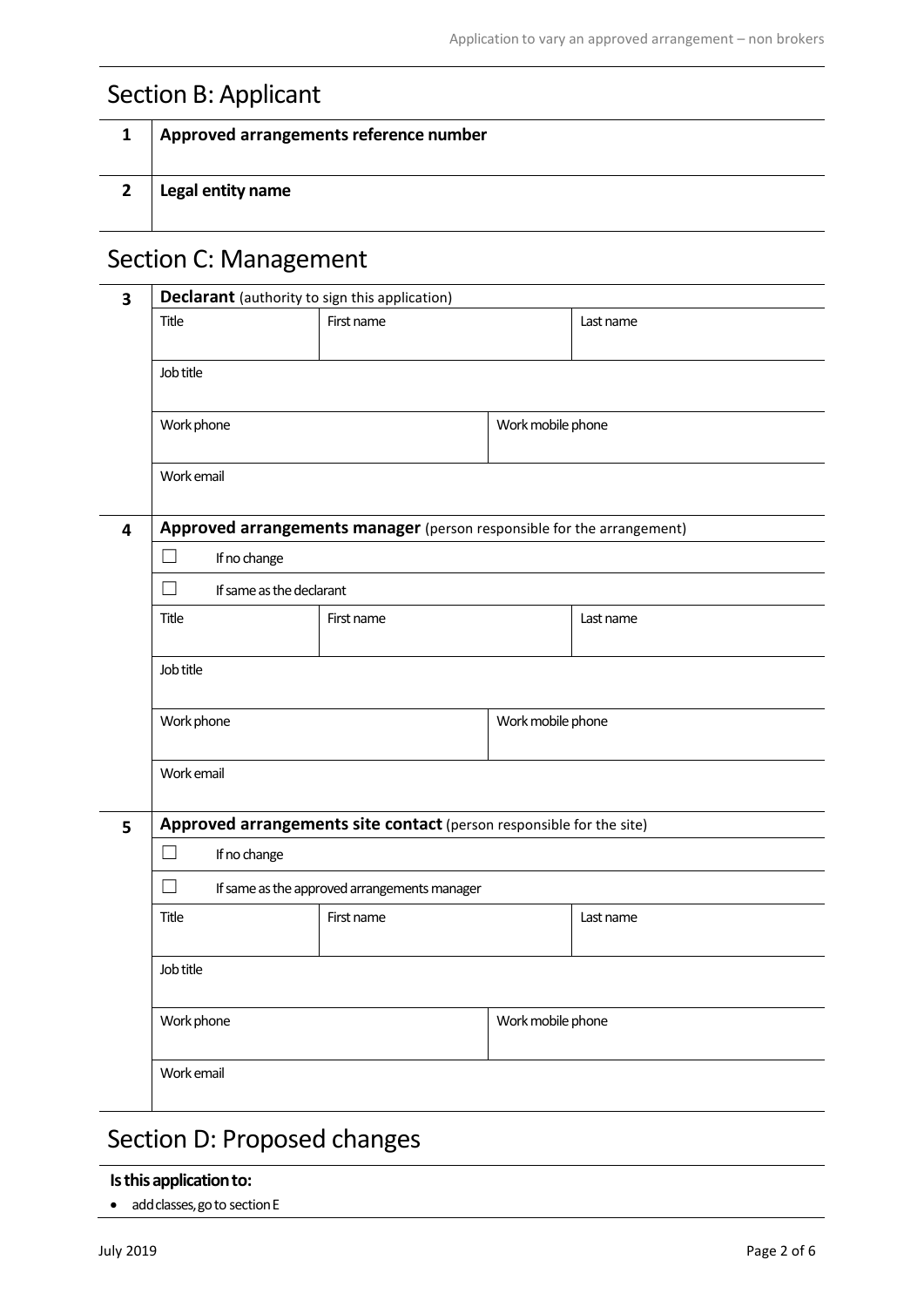- remove classes, go to section F
- add biosecurity activities, go to section G
- remove biosecurity activities, go to section H
- vary requirements, go to section I

**Please complete all sections that apply and then move onto section J.**

#### Section E: Add classes

| 6 | Indicate the classes you want to add                                   |
|---|------------------------------------------------------------------------|
|   | List any new imported commodities                                      |
| 8 | List the mode of arrival of these commodities                          |
| 9 | List the proposed biosecurity activities you are applying to undertake |

**If all changes have been recorded, go to section J.**

#### Section F: Remove classes

| 10   Indicate the classes you want to remove |  |  |
|----------------------------------------------|--|--|
|                                              |  |  |

**If all changes have been recorded, go to section J.**

#### Section G: Add biosecurity activities

| 11   List the proposed biosecurity activities you want to add |
|---------------------------------------------------------------|
|                                                               |

**If all changes have been recorded, go to section J.**

#### Section H: Remove biosecurity activities

| 12   List the proposed biosecurity activities you want to remove  |
|-------------------------------------------------------------------|
| $\rightarrow$ If all changes have been recorded, go to section J. |

#### Section I: Vary requirements

| 13                                                                | Indicate the class this variation applies to                      |  |
|-------------------------------------------------------------------|-------------------------------------------------------------------|--|
| 14                                                                | List the requirements that you are proposing to vary              |  |
| 15                                                                | List the reasons why you are proposing to vary these requirements |  |
| 16                                                                | List how you are going to meet these requirements, if applicable  |  |
| $\rightarrow$ If all changes have been recorded, go to section J. |                                                                   |  |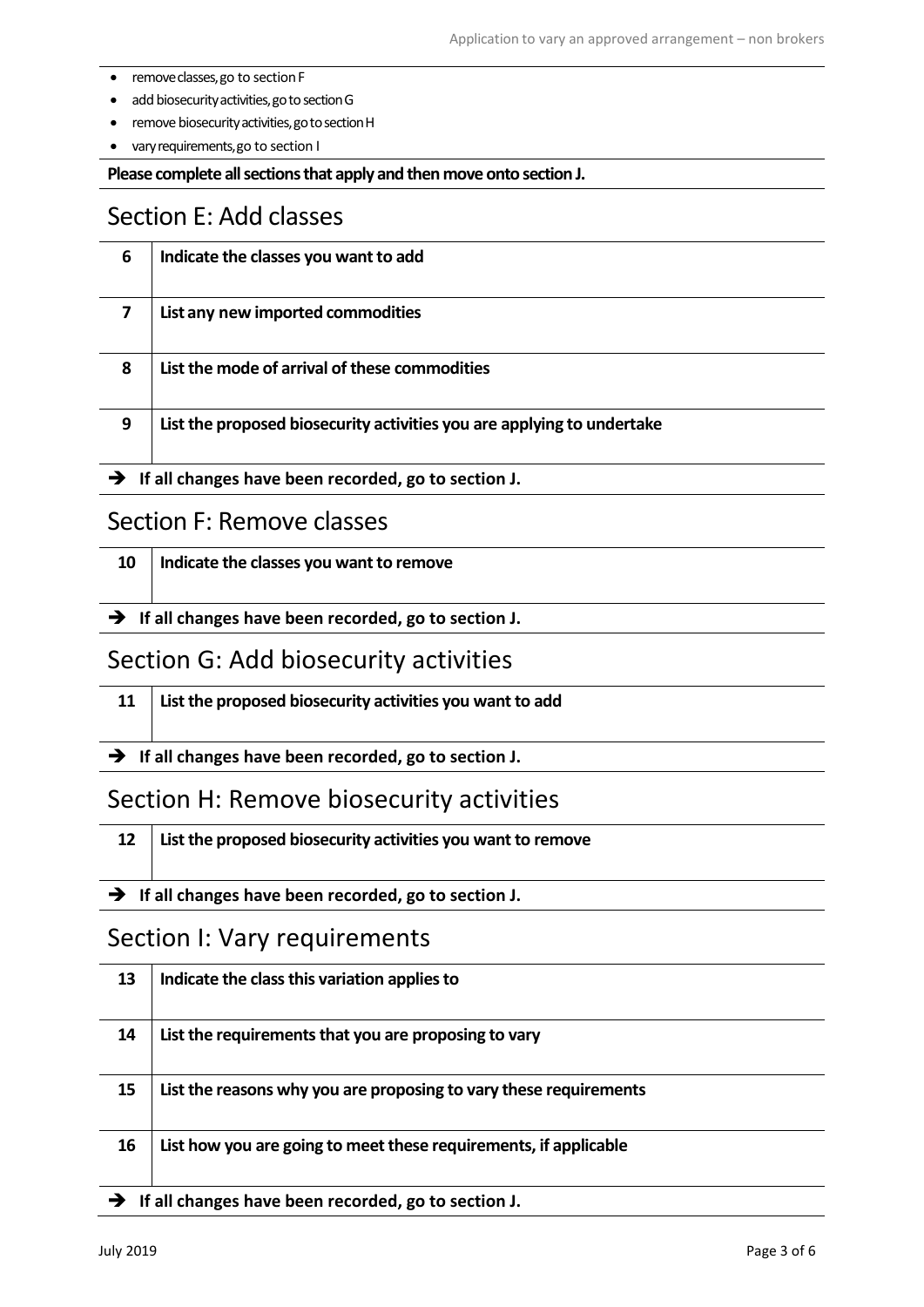| 17 | Have you, or any of the associates relevant to the operation of the proposed<br>arrangement, been convicted of an offence against, or ordered to pay a pecuniary<br>penalty under, any of the following Acts:<br>a) Biosecurity Act 2015 |  |  |  |
|----|------------------------------------------------------------------------------------------------------------------------------------------------------------------------------------------------------------------------------------------|--|--|--|
|    | b) Quarantine Act 1908                                                                                                                                                                                                                   |  |  |  |
|    | c) Customs Act 1901                                                                                                                                                                                                                      |  |  |  |
|    | d) the Criminal Code or the Crimes Act 1914, to the extent that it relates to any Act<br>referred to in this paragraph?                                                                                                                  |  |  |  |
|    | Note: Do not include any convictions older than 10 years if:                                                                                                                                                                             |  |  |  |
|    | not sentenced to imprisonment, or                                                                                                                                                                                                        |  |  |  |
|    | sentenced to imprisonment of no more than 30 months.                                                                                                                                                                                     |  |  |  |
|    | <b>No</b><br>□                                                                                                                                                                                                                           |  |  |  |
|    | $\Box$<br>Yes > Attach details of the circumstances including details of the offence, dates and<br>associated penalties.                                                                                                                 |  |  |  |
| 18 | Is there a debt that is due and payable by you, or any of the associates relevant to<br>the operation of the proposed arrangement, to the Commonwealth under:                                                                            |  |  |  |
|    | a) Biosecurity Act 2015                                                                                                                                                                                                                  |  |  |  |
|    | b) Quarantine Act 1908                                                                                                                                                                                                                   |  |  |  |
|    | c) Customs Act 1901?                                                                                                                                                                                                                     |  |  |  |
|    | <b>No</b>                                                                                                                                                                                                                                |  |  |  |
|    | Yes $\rightarrow$ Attach details of the current debt including reason why it is overdue.<br>$\blacksquare$                                                                                                                               |  |  |  |
| 19 | Have you, or any of the associates relevant to the operation of the proposed<br>arrangement, had a permit, compliance agreement, approval, arrangement or<br>licence refused under:                                                      |  |  |  |
|    | a) Biosecurity Act 2015                                                                                                                                                                                                                  |  |  |  |
|    | b) Quarantine Act 1908                                                                                                                                                                                                                   |  |  |  |
|    | c) Customs Act 1901?                                                                                                                                                                                                                     |  |  |  |
|    |                                                                                                                                                                                                                                          |  |  |  |
|    | No                                                                                                                                                                                                                                       |  |  |  |
|    | $\Box$<br>Yes > Attach details of the circumstances including details of the refusals, dates and<br>associated reference numbers.                                                                                                        |  |  |  |
| 20 | Have you, or any of the associates relevant to the operation of the proposed<br>arrangement, had a permit, compliance agreement, approval, arrangement or licence<br>suspended, revoked or cancelled in part or in full under:           |  |  |  |
|    | a) Biosecurity Act 2015                                                                                                                                                                                                                  |  |  |  |
|    | b) Quarantine Act 1908                                                                                                                                                                                                                   |  |  |  |
|    | c) Customs Act 1901?                                                                                                                                                                                                                     |  |  |  |
|    | Note: Do not include any decision to vary, suspend, revoke or cancel that was set aside on review.                                                                                                                                       |  |  |  |
|    | No<br>$\Box$                                                                                                                                                                                                                             |  |  |  |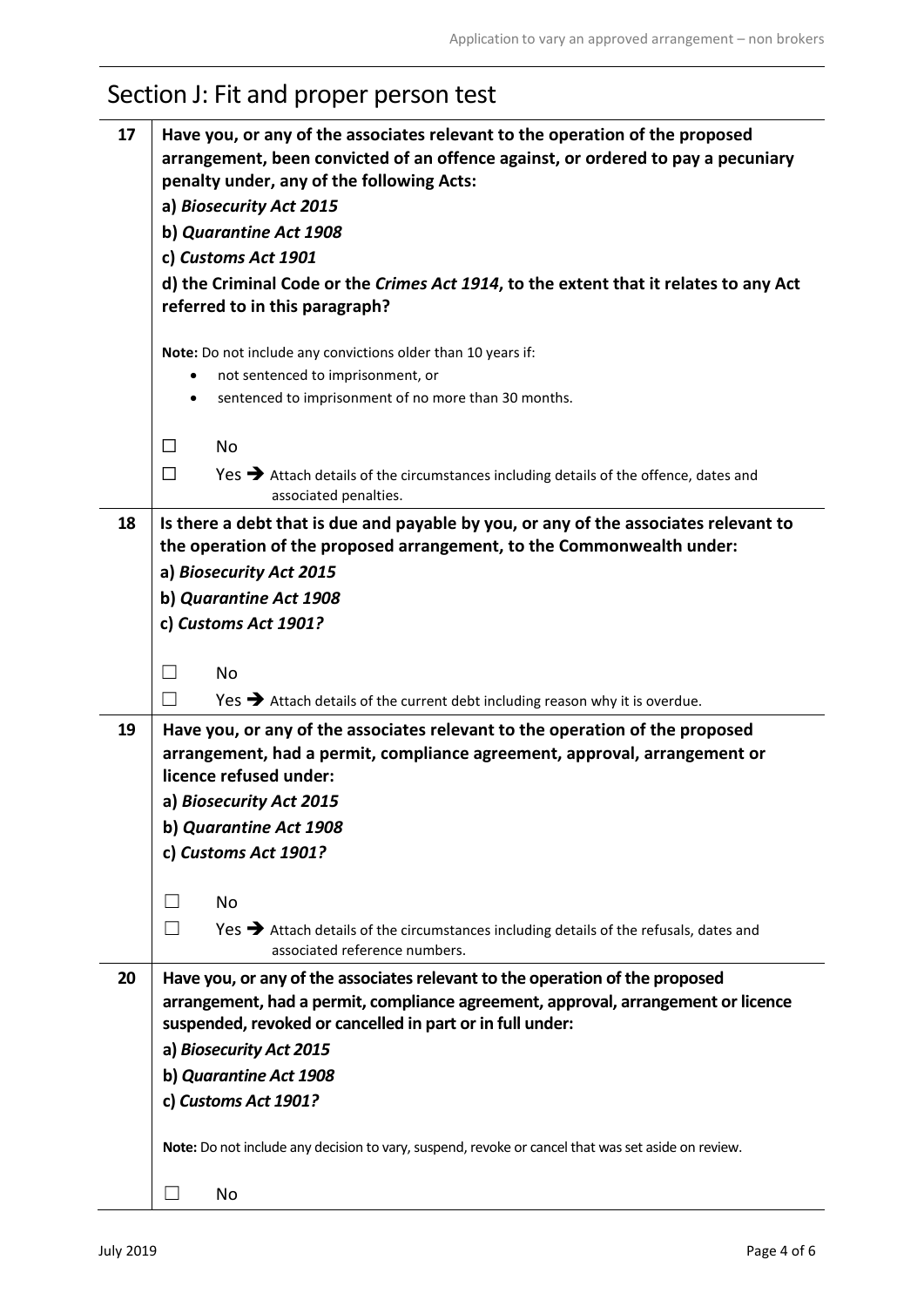|    |                                                                                                                                                    | $Yes$ $\rightarrow$ Attach details of the circumstances including details of the suspensions, revocations or |  |
|----|----------------------------------------------------------------------------------------------------------------------------------------------------|--------------------------------------------------------------------------------------------------------------|--|
|    |                                                                                                                                                    | cancellations, dates and associated reference numbers.                                                       |  |
| 21 | Are there any other matters relevant to whether you are a fit and proper person to<br>carry out biosecurity activities to manage biosecurity risk? |                                                                                                              |  |
|    |                                                                                                                                                    | No                                                                                                           |  |
|    |                                                                                                                                                    | $Yes$ Attach details of the circumstances.                                                                   |  |
|    |                                                                                                                                                    |                                                                                                              |  |

#### Section K: Declaration

To be submitted by the Declarant, listed in section C of this application.

#### **Giving false or misleading information is a serious offence. You may be liable to a civil penalty for giving false and misleading information.**

I declare that:

- I am the applicant/I am authorised to sign this declaration on behalf of the applicant.
- I have made reasonable enquiries in respect of the matters in this application.
- The information I have provided is true and correct to the best of my knowledge.
- I will ensure that biosecurity activities are carried out in accordance with the approved arrangement.

| Signature | Date (dd/mm/yyyy) |
|-----------|-------------------|
|           |                   |

Full name

### Section L: Privacy notice

'Personal information' means information or an opinion about an identified individual, or an individual who is reasonably identifiable. 'Personal information' that is collected under or in accordance with the *Biosecurity Act 2015* is also 'protected information' under the Biosecurity Act.

'Sensitive information' is a type of personal information and includes any information or opinion about an individual's racial or ethnic origin; political opinions; religious beliefs or affiliations; philosophical beliefs; sexual orientation or practices; membership of a political association, professional or trade association or union; or criminal record. It also includes health or genetic information about an individual and biometric information or templates.

The collection of 'protected information' including personal and commercial-in-confidence information by the Department of Agriculture and Water Resources in relation to this application is being collected under the *Biosecurity Act 2015* for the purposes of assessing your application and related purposes. If the relevant personal information requested in this application is not provided by you, the department may be unable to process your application. Information collected by the department will only be used or disclosed as authorised under the *Biosecurity Act 2015*. A person to whom protected information relates may consent to the information being disclosed for a certain purpose.

The personal information requested on this form may be disclosed to other Commonwealth agencies such as the Department of Home Affairs (DHA).

With the consent of relevant individuals or entities named in this application, the department may disclose the following information to the DHA for the purpose of DHA assessing and processing an application for the Australian Trusted Trader program and/or the Known Consignor Scheme:

- **Information about individuals in this application (personal and protected information).** This information includes personal information, as defined in the *Privacy Act 1988*, that is protected information under the *Biosecurity Act 2015*. This information may also include commercial-in-confidence information, as defined in section 15 of the Biosecurity Act, about individuals that is protected information.
- **Information about the applicant which is not personal information** (**entity and protected information**). This information may include commercial-in-confidence information, as defined in section 15 of the Biosecurity Act, that is protected information under the Biosecurity Act.

Note: Decisions regarding this consent provision do not impact on the assessment of this application. If consent is provided it may be withdrawn at any time by notifying the department at [aa.canberra@agriculture.gov.au.](mailto:aa.canberra@agriculture.gov.au)

#### **Consent can be given by relevant persons by completing the below declarations.**

#### **Consent to disclose personal and protected information**